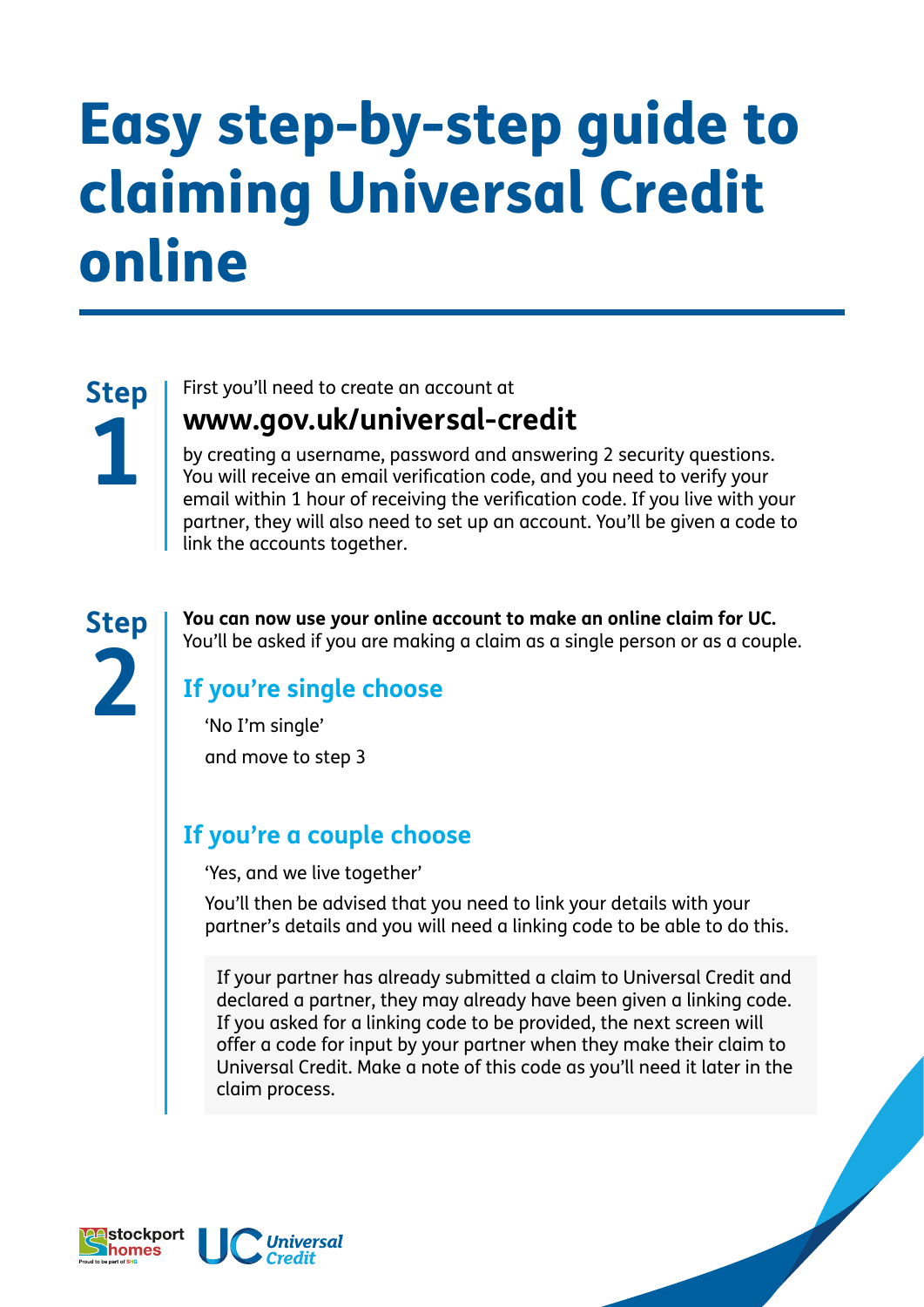## **Step 3**

You will need to provide information about your circumstances under various headings. **These are called "To Do's" and include:**

- Nationality
- Housing
- Who lives with you
- Work and earnings
- Savings and investments
- Income other than earnings
- Whether you're in education or training
- Health
- Caring for someone
- Your bank account details

Select the option that applies to you on each "To Do," press "done" and the "To Do" is completed and stored in your UC account. You can do them in any order. Your answers are saved after each page so if you need to stop you can return to where you left off, but be aware that your claim for Universal Credit will not be finished until all your "To Do's" have been completed and you have declared that the information is correct.

If you have a partner, they'll need to make their own claim to Universal Credit now and link it to yours using the partner linking code provided earlier. You will need to sign out of your account and ask your partner to create an account (or sign in if they already have an account). They will need to go through the same steps as you've just gone through, but they'll be asked to input the linking code, your first name and postcode to ensure their account is linked to the correct account for you. You will have separate usernames and passwords but you'll be able to see each other's To Dos.



**You (and your partner) will be made aware of your claimant commitments** (for example, that you'll actively look for work in order to receive Universal Credit). You'll need to tick a box to confirm you accept the commitments.

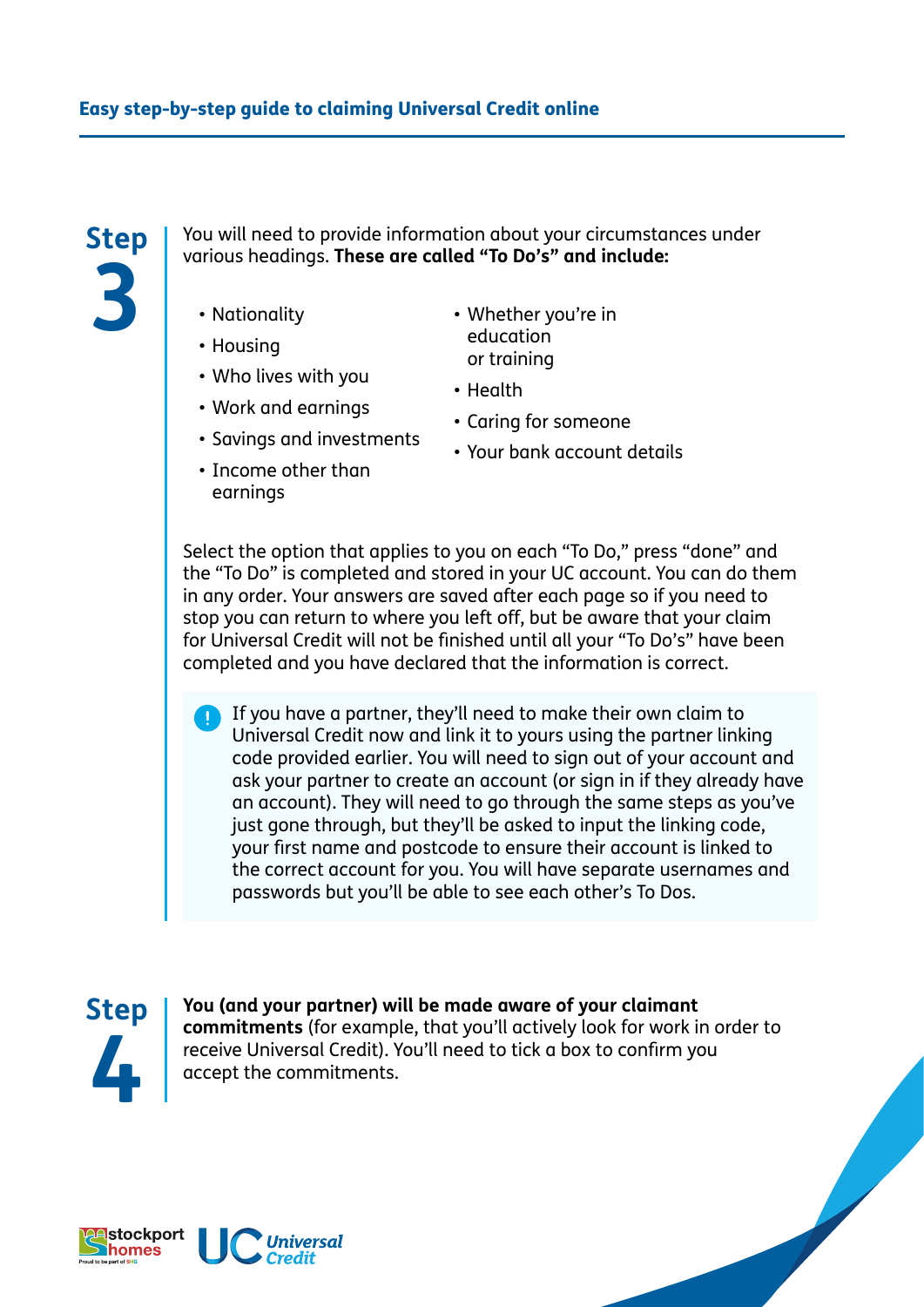## **Step 5**

Next you'll be taken to the **"Declaration"** page to make your declaration that the information you've given on the form is complete and correct, that you'll report any changes in your circumstances promptly on your online account. You'll need to tick the "I agree" box and click the "submit claim" button. The day you do this is classed as your UC claim date, but…

Your application isn't complete until you have verified your ID and attended a New Claim Interview.



To verify online you'll need to click the **"Go to gov.uk/verify"** button. If you select "I can't do this online", the next few screens will tell you what identity documents you'll need to verify your identity in person, and you will be advised to make an appointment at your local JobCentre.



Now you need to click the **"Book your interview"** link. This will give you a number to call to arrange your interview. **You only have 7 days to book a new claim interview so it's important to do this quickly to prevent your claim being closed.** 



During your interview you'll be advised on:

- the terms of your Claimant Commitment;
- how to apply for Advances; and
- the frequency of your UC payments;
- discuss your work preparations.

You should let your work coach know about any health issues or complex needs to ensure these are taken into account when agreeing your claimant commitment.

**During your interview you will be given a 16 digit Personal Security Number. Take a note of this number as you will need it to access your account in future.**